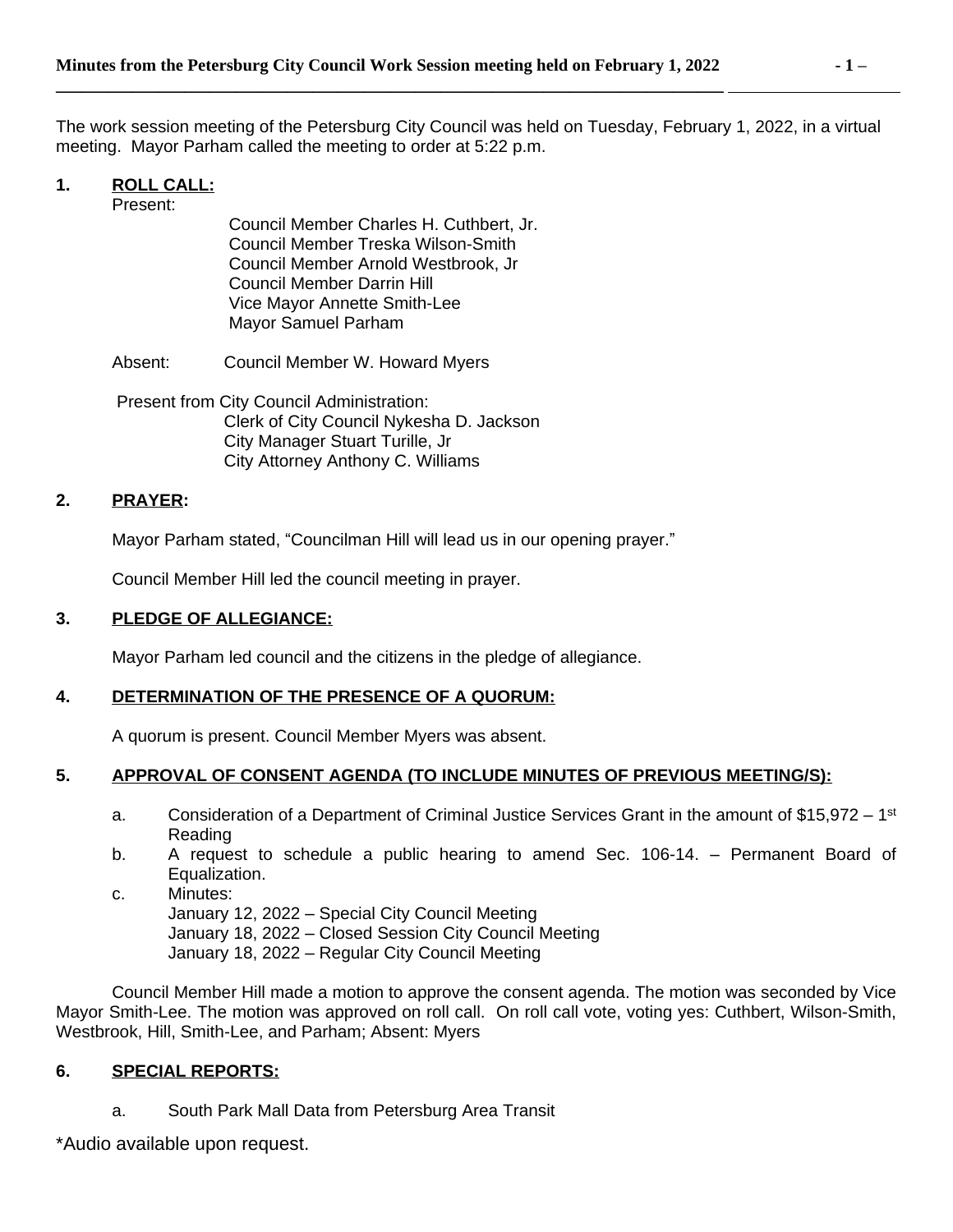Darius Mason, Petersburg Area Transit System Manager, and Charles Koonce, Director of Mass Transit, gave PowerPoint presentation on the data.

Key points:

- A graph was done on the entire year of 2021.
- In January 2021 there was a total of 2,002 passengers.
- 1,498 of the passengers were daily riders and 504 were passengers that were going to work. That was a 20% rate of passengers.
- In July 2021, there was a total of 2,096 passengers to catch the South Park Mall bus. 1,629 were daily shoppers and 467 where passengers going to work.
- January 2, 2021, South Park Mall had a total of 98 riders for that day. 23% of the riders were riders going to work.
- January 4, 2021, South Park Mall had a total of 96 riders for that day. 23% of those riders were going to work.
- January 6, 2021, South Park Mall had a total of 73 passengers. 17% of those passengers were going to work.
- There was a survey done in 2018, for all the routes. There is a blank copy being shown. And the survey was done by Kimley Horne Group.
- The survey was used to produce transit strategies. The Strategic Plan was started out in 2018. It was completed December 2021 by City Council approval.

# **7. MONTHLY REPORTS:**

\*There are no items for this portion of the agenda.

## **8. FINANCE AND BUDGET REPORT:**

\*There are no items for this portion of the agenda.

## **9. CAPITAL PROJECTS UPDATE:**

\*There are no items for this portion of the agenda.

## **10. UTILITIES:**

a. Wastewater Presentation by Timmons Group regarding stormwater interconnections, Poor Creek Wastewater Project, and Inflow and Infiltration (I&I)

Andrew Barnes, City Engineer and General Manager of Utilities, and Kenneth Turner, gave a brief update with a PowerPoint presentation.

Key points:

- The city memo from 2005 documented peak sewer flow of 27.5 MGD.
- Average Daily Flow was 4.8 MGD with a peaking factor greater than 6.
- City took initiative to eliminate combined sewer.
- Peak flow was reduced, but some combined sewers remain.
- In 2018, city contribution to SCWWTP flow increased by 7% to 62%.
- City had Timmons complete a report on combined sewer in Old Towne.
- Smoke testing was performed.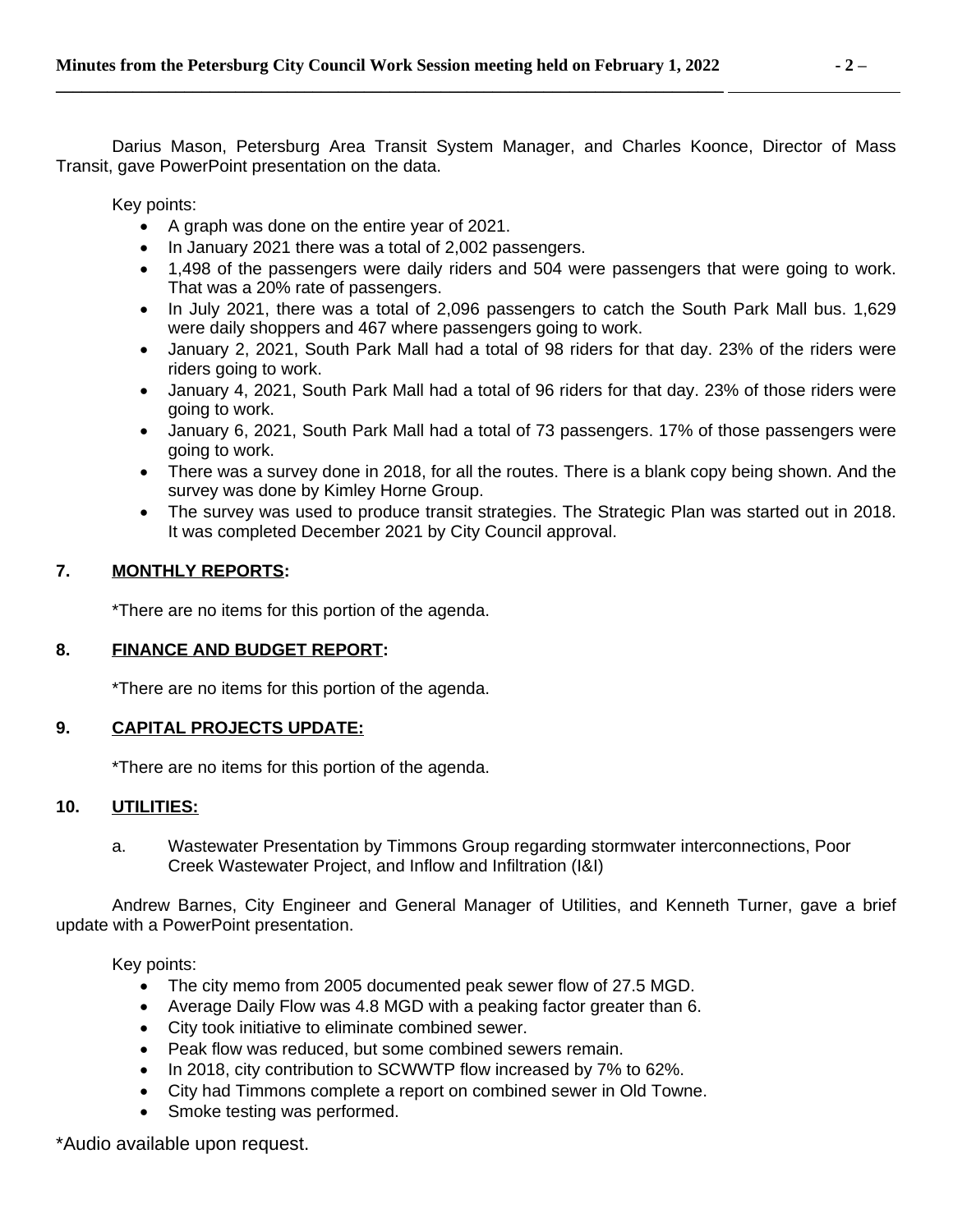- Limited flow monitoring was documented.
- Limited CCTV work was completed.
- Some defects were found and summarized in final report. Some repairs and remediation have been completed.
- Currently Petersburg Allocation of SCWWTP capacity is 59%.
- Some of the defects were 100 River Street interconnection/collapse, 100 River Street sewer lateral disconnected from storm drain, Old Street near Exchange Alley, Perry Street Lofts High Street storm drains, Grove Avenue near Cross Street storm drains, Hanover Street near W. Augusta Avenue, and sewer pipes located in streams.
- Since 2018, the city has worked on find-and-fix problems identified above.
- Variations in annual rainfall determine the extent of flow increases in the sanitary sewer system.
- Petersburg share if SCWWTP capacity 59%.
- Petersburg average day demand has remained similar since 2018 at 4.8 MGD.
- The city continues to work on decreasing peak flow in the sewer system from system interconnection.

There was no discussion among staff and council on the presentation.

Council Member Cuthbert asked Mr. Turille can he come back to City Council with some game plan for moving forward and an interim report as to how the city can get their arms around the cross-connection problem at the work session in April.

Mr. Turille stated that he can do that as requested.

There was continued discussion among city council and staff.

Council Member Cuthbert stated that he would like to see the operating cost per month to the city is to get the 11 employees to and from work and to get the 33 shoppers to Colonial Heights. He would like that number to be brought back to city council at the February meeting or March work session.

Mr. Turille stated that staff can get that information back as requested.

## **11. STREETS:**

\*There are no items for this portion of the agenda.

## **12. FACILITIES:**

\*There are no items for this portion of the agenda.

## **13. ECONOMIC DEVELOPMENT:**

\*There are no items for this portion of the agenda.

## **14. CITY MANAGER'S AGENDA:**

Mr. Turille gave a PowerPoint presentation.

Key points: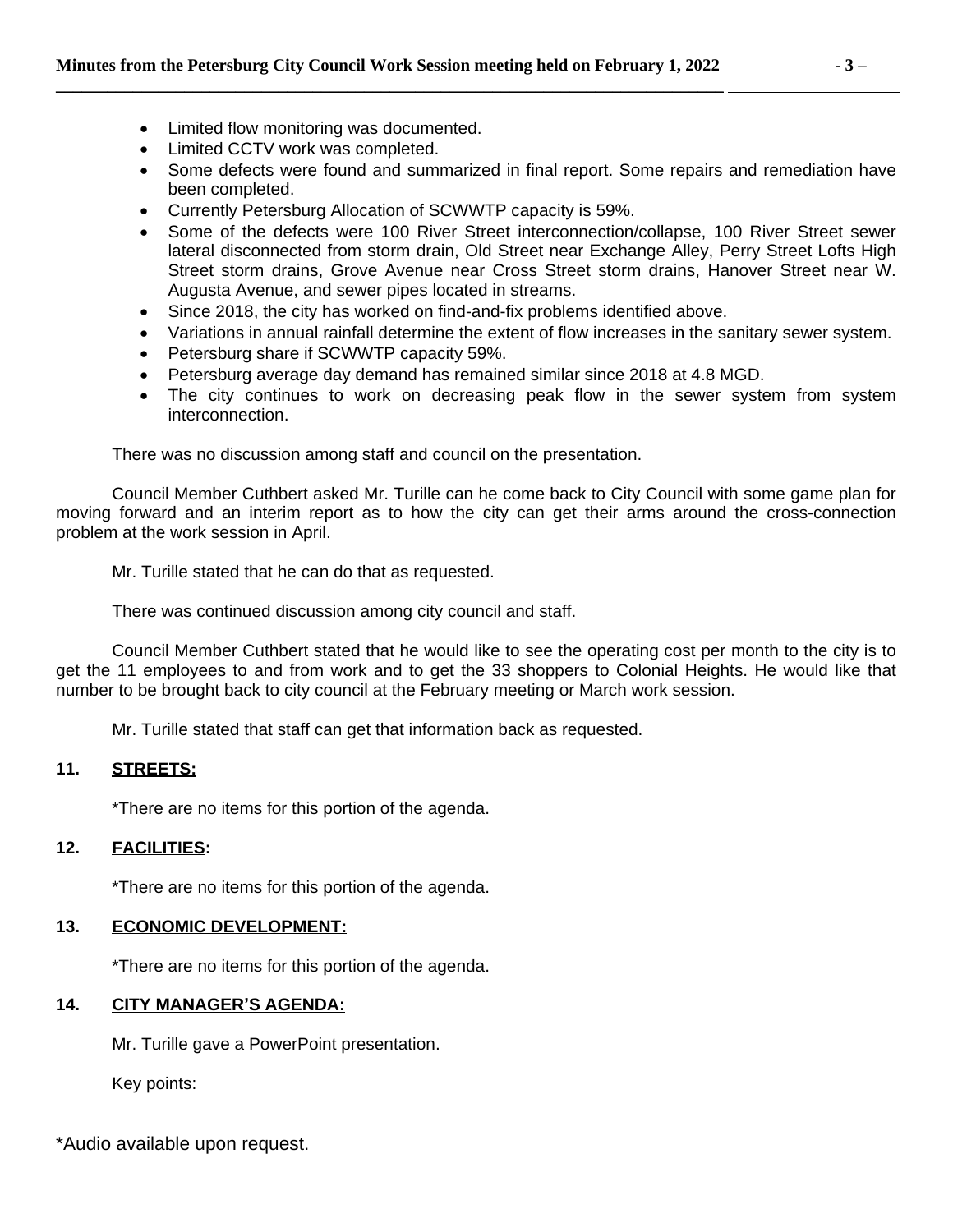- They are currently reviewing a possible reorganization from Economic Development to Communication/Marketing/Government relations department.
- There is a meeting this Friday between public works and the police on speeding. Plan requires some implementation of strategic targeting, installation of speed mitigation devices, and strategic on-site patrols for direct enforcement.
- The new Fire Chief, Tina Watkins, was sworn in on January 31, 2022, and began work today.
- There are two interviews scheduled for the Human Resource Director position.
- The city is in receipt of resumes for the public works director.
- The new budget year is underway. Department Head submission are in, and one-on-one meetings are nearly completed.
- There will be a special meeting on February 8, 2022, for nonprofits and outside agencies to have a chance to make a short presentation regarding the needs for city support. This is a onetime request to preclude numerous requests the city receives throughout the year fir assistance from NPOs.
- The compensation and classification request for proposals went out. The study is estimated to be completed in September and it will determine the clear guidelines to improve the situation with wage compression, internal and external pay equity.
- The city is reviewing health agent applications to appoint a health agent as a negotiating tool to reduce the medical costs to the city and staff.
- This year's budget will require use of the revenue neutral statute, due to the 13% increase in tax base, as per assessor's last report. This should lead to a real property tax rate reduction.

Mr. Turille stated, "I did have one thing. A letter came into me after I wrote up this report. The Department of Social Services Office of Children Services is looking for a representative to serve on the Community Policy and Management Team. This board oversees the Petersburg Children's Services Act. The community policy and management team create the collaborative system of services, child centered family focused, and community based and addressing the needs of trouble and at rick youth and families. So, they are looking for a representative that can come from staff or elected officials. So, any volunteers I can email this letter. But they are looking for an elected official or appointed designee to serve on the team. If there is anyone interested, please contact me."

Mayor Parham stated, "Council Member Cuthbert has his hand up. I think that he is interested."

Council Member Cuthbert stated, "Well thank you Mr. Mayor. Your kind to think of me. I was going to ask whether a council appointee could be a citizen."

Mr. Turille stated, "It does say here that they need at least one elected official or appointed official or designee from the governing body. So, a designee, I read that to be yes. Anyone that you may designate."

Mrs. Innis stated, "Mayor, Members of Council and City Manager, I would like to be designated for this as well. As Mr. Turille see so appropriate."

Mr. Turille stated, "That is fine with me. I received a letter and clearly there is a need for someone from the city on the team. Okay, Mrs. Innis can do it unless you have a citizen in mind."

Council Member Cuthbert stated, "No. I think that is fine and generous of Mrs. Innis to volunteer. So, I think that answers my question."

Mayor Parham stated, "Mr. Turille any other items?"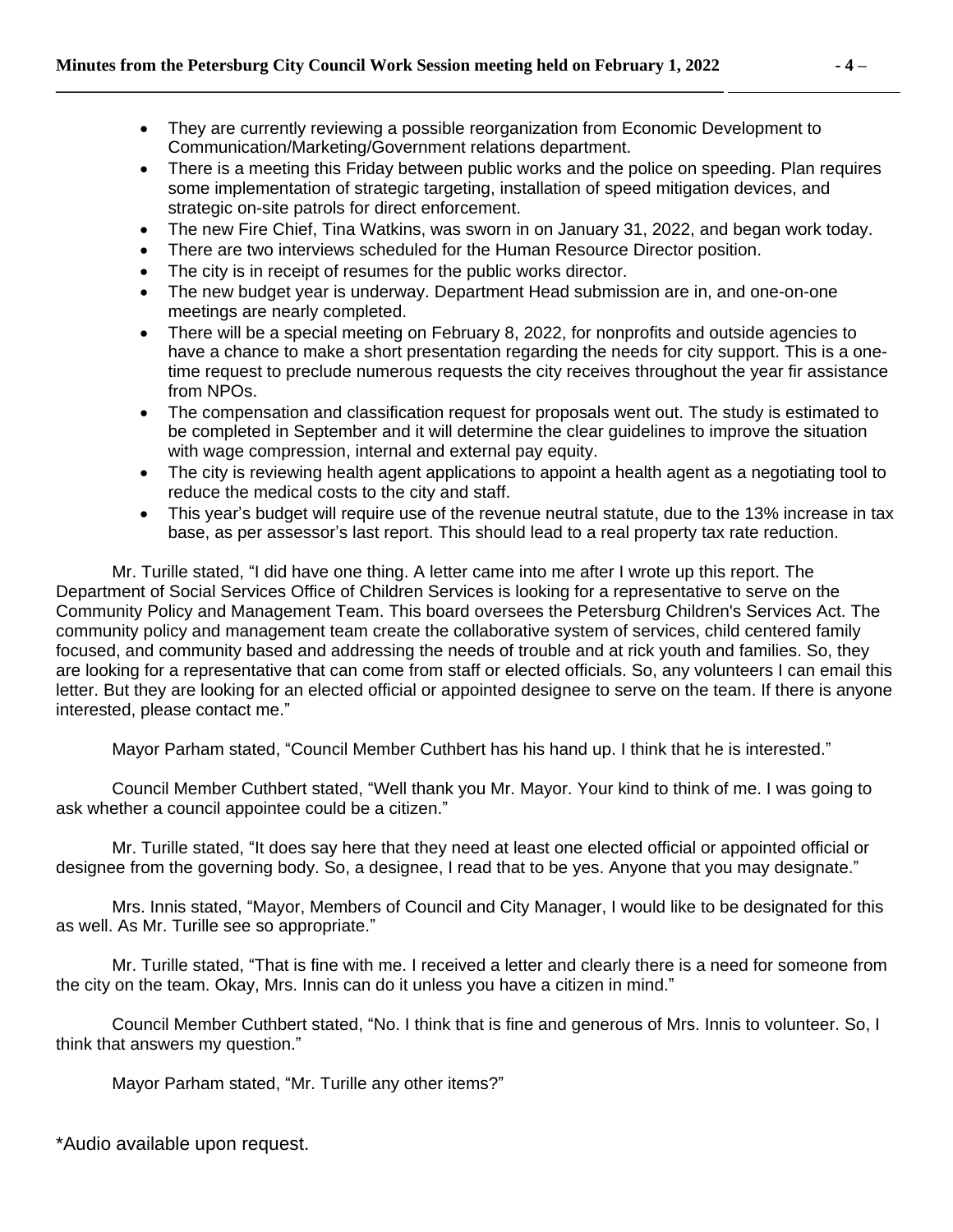Mr. Turille stated, "No. That concludes it for me."

#### **15. BUSINESS OR REPORTS FROM THE CLERK:**

\*No items for this portion of the agenda.

#### **16. BUSINESS OR REPORTS FROM THE CITY ATTORNEY:**

Mr. Williams stated, "No items. Just a follow up to Council Member Cuthbert question. It does have to be an elected official or an employee of the city per the statue. A designee likewise has to be elected or an employee of the city."

#### **17. PUBLIC COMMENTS:**

Barbara Rudolph, 1675 Mt. Vernon Street, stated, "I have got my real estate notice of change and assessment yesterday. As did a lot of other citizens. And it is overall, my taxes are going up 5.73% which is expectable to me. It is going to be \$30 dollars every quarter. So, I am not talking about that. But it is the way that this was arrived at that is extremely puzzling. I feel like those assessments, we should be able to see the equity, the logics and the changes are. I will just give mines as one example. It is not the only. My land assessment went from \$35,600 up to \$80,000. That is a 125% increase which the 100% increase is doubling. This is a 125% increase. At the same time my improvements and structures decreased by 30% and over \$35,000. So, that result was a slight increase. So, I questioned it and so I asked other citizens. It turns out that in the Walnut Hill and Overbrook area there has been an increase in land assessments. People's assessment for land are going up to \$40,000, \$60,000, \$80,000, and even one example of \$100,000. It is kind of like those are plug figures based on what percent of an acre you have. Other than being calculated off some specific land measurement. When I looked at the East Walnut Hill area there was some minor increases in assessment and land. But they seemed to be tied more to the prorated. A different methodology was used. Then we looked at Poplar Lawn and Old Towne and the properties that I learned about out there had no increases in land assessment. And one can think that maybe their land is overvalued, and Walnut Hill was undervalued, and it was to equalize. It does not appear to be the case. Now I recognize that the assessor breaks up the city in many discrete neighborhoods. And that there are different variable that effect different parts of the city. I understand that. I am only talking about residential. But I have been hearing from people that some folk's taxes increased by \$1,500 a year, \$2,000 a year and even \$4,000 a year. And these are not the most expensive houses in Petersburg. This middle-class Petersburg not upper-class Petersburg. I think that some of you particularly in wards 3 and 4 are hearing from a lot of your constituents. And I think that the assessor's office would be well served with providing a briefing of how they came up with these figures. People are totally puzzled, and it just does not seem to be a consistent direction that is being taken other than… Let me mention one more thing. I know that my time has run out but hearing a lot about having this big increase in real estate revenue because of the increase in value. And we are going to offset that by a cut in the tax rate. That is all well and good but for the folks, we are not going to have individual tax rate and adjustments. But somebody's tax rate that is doubled you would have to have the tax rate cut from 1.35 per hundred to \$0.6750 per hundred to customize tax rate. Just be aware. It is good news at the aggregate level but the individual level there is a going to be a whole lot of problems of assessment reviews. Thank you."

Marcus Omar Squire, 1701 Monticello Street, stated, "I am coming here today in front of you all to talk about the old Ian's Hall building off Sycamore Street. Which was apart of the old hospital complex. Currently there is a proposal for the possibility of lab schools throughout the commonwealth. And one of the labs would have to go in a disadvantaged locality. I am hoping that the leaders of Petersburg will look into this. I know that there are talks underway to have the old hospital site looked at in regard to putting in a state lab and other biotech industries on to that site. I think a lab school on that site might help lure in more potential biotech